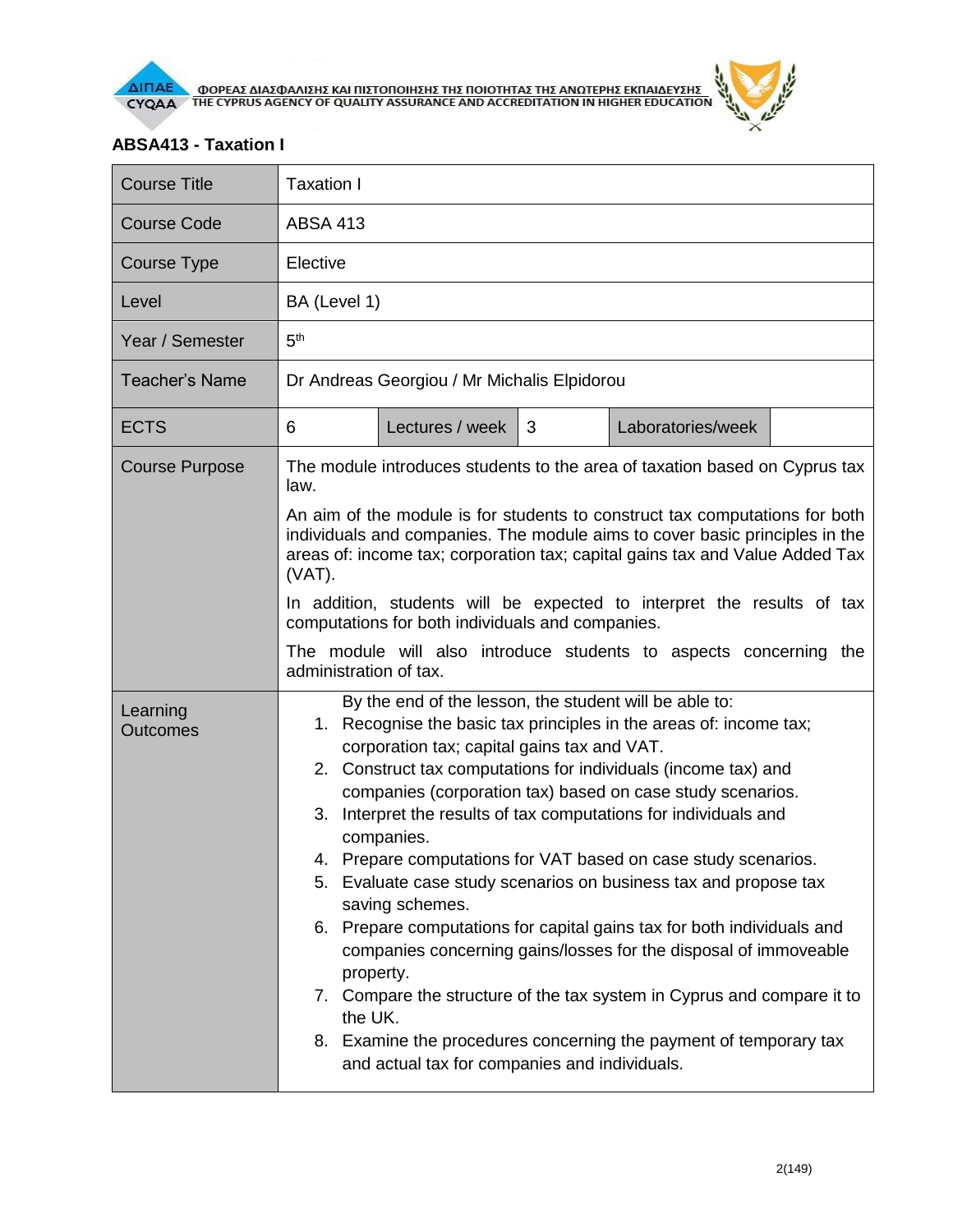

| Prerequisites         | ABSA 204.                                | Co-requisites                                                                                                                                                                                                                                                                                                                                                                                                                                                                                                                                                                                                                                                                                                                                                                                                                                                                                                                                                                                                                                                                                                                                                                                                                                                                                                                                                                                                                                                                                                                       | None.                                                                                                                                                                                                |
|-----------------------|------------------------------------------|-------------------------------------------------------------------------------------------------------------------------------------------------------------------------------------------------------------------------------------------------------------------------------------------------------------------------------------------------------------------------------------------------------------------------------------------------------------------------------------------------------------------------------------------------------------------------------------------------------------------------------------------------------------------------------------------------------------------------------------------------------------------------------------------------------------------------------------------------------------------------------------------------------------------------------------------------------------------------------------------------------------------------------------------------------------------------------------------------------------------------------------------------------------------------------------------------------------------------------------------------------------------------------------------------------------------------------------------------------------------------------------------------------------------------------------------------------------------------------------------------------------------------------------|------------------------------------------------------------------------------------------------------------------------------------------------------------------------------------------------------|
| <b>Course Content</b> | administration of the capital gains tax. | Capital Gains Tax: Recognise the scope of this tax. Explain the<br>background of tax law concerning capital gains tax for both<br>companies and individuals. Recognise the basic principles for<br>computing capital gains and losses for companies and<br>individuals. Recognise the format of computations of capital<br>gains tax payable for individuals and companies. Identify the<br>exemptions available to individuals and companies. Solve<br>computations for capital gains tax for both individuals and<br>companies concerning gains/losses for the disposal of<br>immoveable property. Recognise the rules concerning the                                                                                                                                                                                                                                                                                                                                                                                                                                                                                                                                                                                                                                                                                                                                                                                                                                                                                             |                                                                                                                                                                                                      |
|                       |                                          | <b>Corporation tax:</b> Recognise the format of corporation tax<br>computation, to derive the profits chargeable to corporation tax<br>(taxable income) and to calculate corporation tax liability and the<br>amount due (including the possibility of an additional tax<br>surcharge). Using the self and temporary assessments, to be<br>able to calculate temporary tax. Identify sources of income for<br>corporation tax including: trading income, investment income<br>(such as those from dividends and interest income) and trading<br>goodwill profit. Distinguish between chargeable income and<br>exempt income in corporation tax. Calculate capital allowances<br>for companies. Analyse the tax law concerning what is allowed<br>and what is disallowed for tax purposes. Evaluate the concept of<br>residency and its effects on the tax computations of companies.<br>Solve case study scenarios concerning the adjustment of profits<br>for trading income. Apply the theoretical knowledge to prepare<br>computations for corporation tax. Concerning trading losses to<br>recognise its principles and to apply to tax computations. Apply<br>the loss relief provisions to corporation tax computations.<br>Recognise the format for rent profits statements for companies.<br>Solve case study scenarios concerning the adjustment of profits<br>and rent assessments. Construct computations involving basic<br>aspects (such as taxable income, losses). Rental income<br>assessments. Capital allowances. |                                                                                                                                                                                                      |
|                       |                                          | tax inspectors and tax collectors. Explain the issue of tax<br>tax system in Cyprus to the UK.                                                                                                                                                                                                                                                                                                                                                                                                                                                                                                                                                                                                                                                                                                                                                                                                                                                                                                                                                                                                                                                                                                                                                                                                                                                                                                                                                                                                                                      | <b>Overview of tax system:</b> Compare the structure of the tax<br>system in Cyprus and compare it to the UK. Discuss the roles of<br>residency in Cyprus. Compare and contrast the structure of the |

 $\mu$  $\times$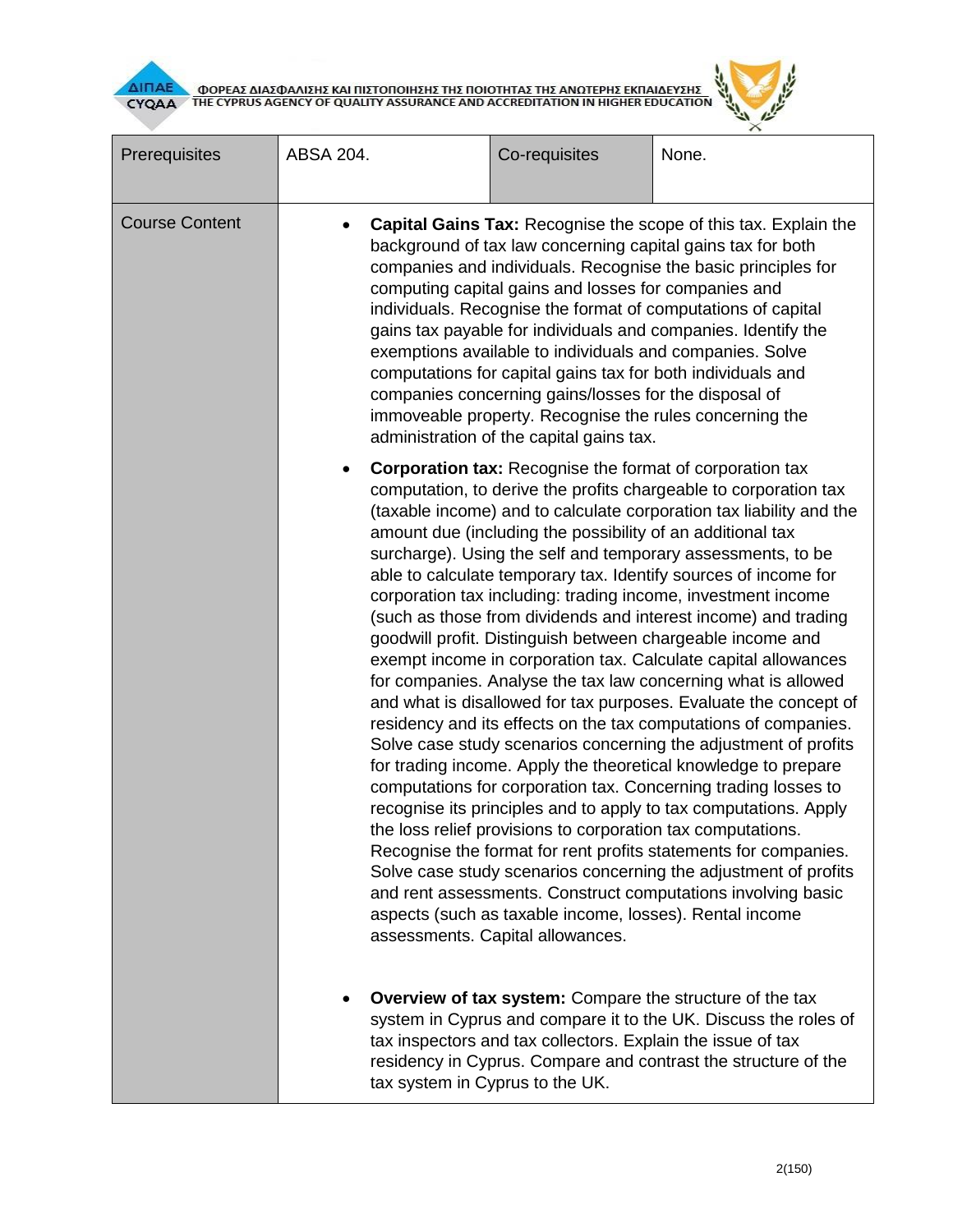



- **VAT:** Evaluate the basic principles of VAT for individuals and companies. Explain the procedures for VAT registration and VAT deregistration. Explain and apply tax point theory. Prepare VAT computations. Explain the purpose of VAT. Recognise the different types of supplies. Explain the rules for calculating output and input VAT. Solve exercises that require a computation of VAT. Evaluate the procedure for registration and for deregistration. Analyse the benefits of voluntary registration.
- Income tax and business tax: Identify the sources of income (both taxable and exempt) for income tax including: trading income, investment income (such as those from dividends and interest income) and trading goodwill profit. Analyse the tax law concerning what is allowed and what is disallowed for business tax purposes and for income from self-employment. Recognise the format of income tax computation, to derive the taxable income (after taking total income less deductions/allowances) and to calculate income tax liability and the amount due. Using the self and temporary assessments, calculate temporary tax. Evaluate the concept of residency and its effects on the tax computations of individuals. Examine the format for rent profits statements for individuals. Solve case study scenarios concerning the adjustment of profits and rent assessments. Recognise the tax law concerning employment income. Explain the term "benefits in kind" and recognise its tax treatments. Concerning trading losses explain its principles and apply to tax computations. Application the loss relief provisions to income tax computations. Recognise the law on deductions/allowances in minimising income tax liabilities using instruments such as: donations, life premiums, provident fund donations amongst others. Compute social insurance contributions for employees. Solve case study scenarios concerning the personal tax computations of employees including husband and wife scenarios.
- **Administration of tax:** Explain the procedures concerning the payment of temporary tax and actual tax for companies and individuals. Discuss the system of self-assessment and temporary assessments and the making of tax returns. Explain the procedures considering appeals (objections), enquiries and time limit issues. Recognise time limits for: submission of returns, claims and payment of tax. Explain the tax rules concerning late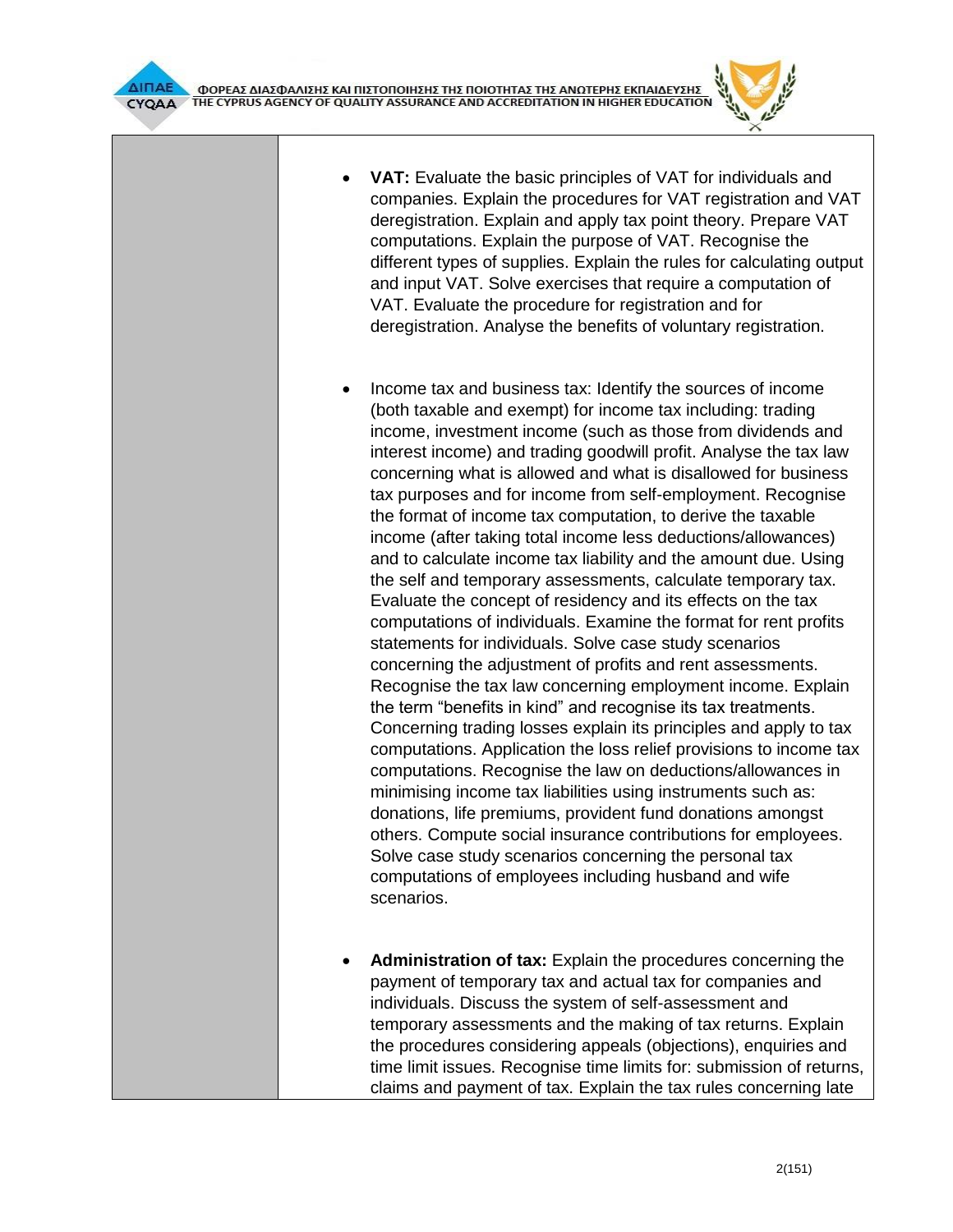



|                         | payment of tax and potential interest and penalty payments for<br>individuals and companies. Explain the penalties and interest for<br>non-compliance including computations in case-study scenarios.<br>Tax planning: Apply tax planning solutions for individuals and<br>companies concerning: corporation tax, income tax, husband<br>and wife cases, capital gains tax and VAT. |  |  |
|-------------------------|-------------------------------------------------------------------------------------------------------------------------------------------------------------------------------------------------------------------------------------------------------------------------------------------------------------------------------------------------------------------------------------|--|--|
|                         |                                                                                                                                                                                                                                                                                                                                                                                     |  |  |
| Teaching<br>Methodology | The taught part of course is delivered to the students by means of lectures,<br>conducted with the help of computer presentations. Lecture notes and<br>presentations are available through the web for students to use in<br>combination with the textbooks.                                                                                                                       |  |  |
|                         | Lectures are supplemented with class exercises carried out in class and via<br>homework. Class exercises for homework are submitted on the e-learning<br>platform for students to attempt and the solutions are posting on the<br>platform at a later date (around one week).                                                                                                       |  |  |
| Bibliography            | Textbooks:                                                                                                                                                                                                                                                                                                                                                                          |  |  |
|                         | Polina Jacovides Michael: Cyprus Taxation: A Comprehensive Guide<br>(Textbook), 2019.                                                                                                                                                                                                                                                                                               |  |  |
|                         | Polina Jacovides Michael: Cyprus Taxation Question Bank, 2019.                                                                                                                                                                                                                                                                                                                      |  |  |
|                         | References:                                                                                                                                                                                                                                                                                                                                                                         |  |  |
|                         | Deloitte Cyprus, Cyprus Tax Facts 2019, Deloitte Cyprus.                                                                                                                                                                                                                                                                                                                            |  |  |
|                         | PWC, The tax system in Cyprus, January 2019, PWC.                                                                                                                                                                                                                                                                                                                                   |  |  |
|                         | Georgiou, A and P. Kontakos (2018), Investment Incentives and Attracting<br>Foreign Direct Investments (FDI) - Evidence From Cyprus, Science and<br>Business: Development Ways, Issue No. 3 (81), 2018, pp. 157-161.                                                                                                                                                                |  |  |
| Assessment              | (a) Methods: Students will be assessed with coursework that involves an<br>assignment (with a written report and presentation), a midterm test and a final<br>exam. The course involves both explaining tax principles concepts and also<br>solving practical problems in taxation.                                                                                                 |  |  |
|                         | (b) Criteria: The assessment criteria can be generalised as follows<br>concerning the area assessed:                                                                                                                                                                                                                                                                                |  |  |
|                         | 86% or more – Excellent application of problem solving skills.<br>76%-85% - Very good application of problem solving skills.<br>$\bullet$<br>66%-75% - Good application of problem solving skills.<br>56%-65% - Satisfactory with some success in applying problem<br>solving skills                                                                                                |  |  |